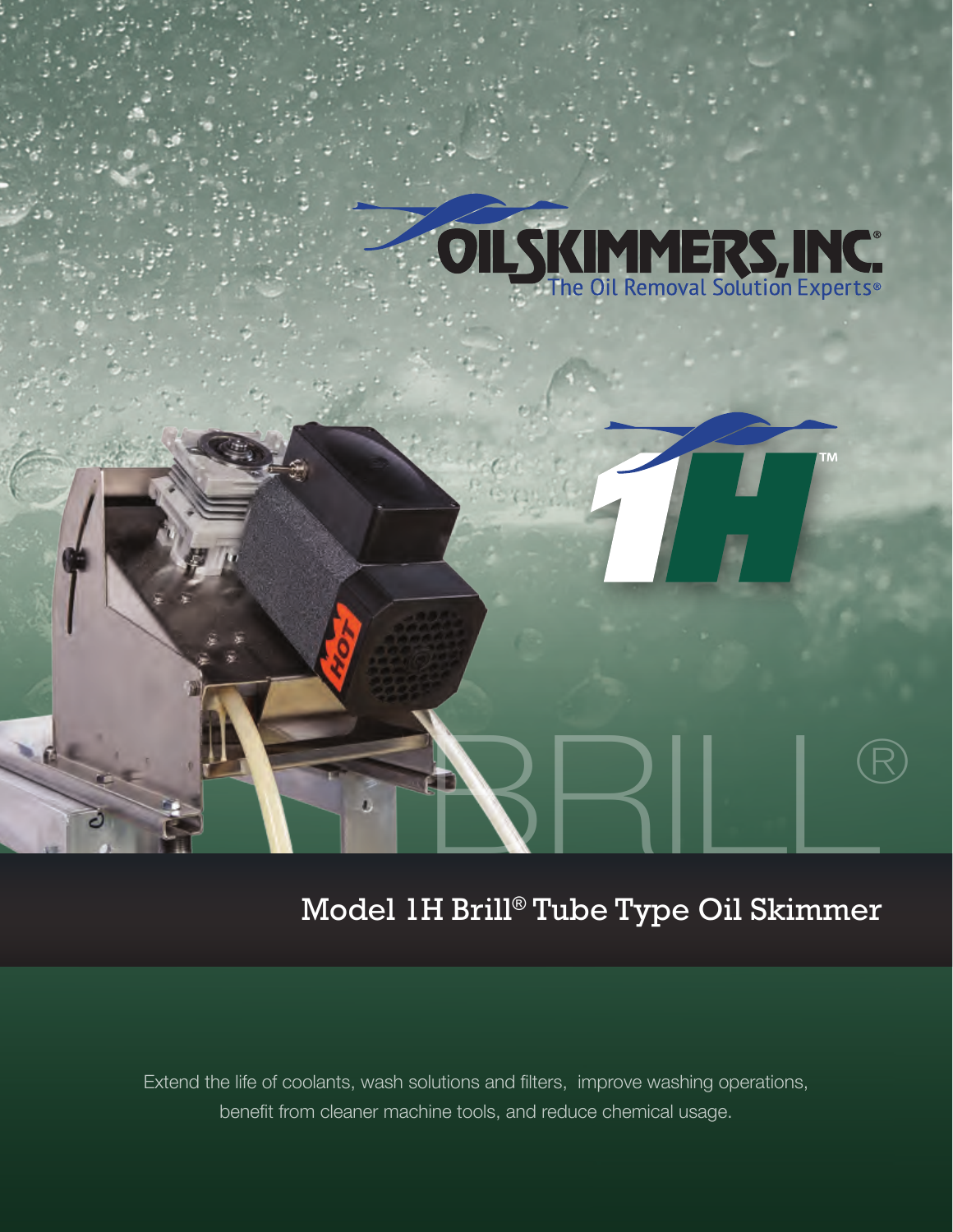## Model 1H Brill® Tube Type Oil Skimmer

Brill tube type oil skimmers are designed to ensure consistent, even operation, regardless of the application



#### Efficiently Removes Oil

Brill tube type oil skimmers efficiently remove all petroleum-based oil, fats, greases, and oily wastes, as well as animal and vegetable oils that float on the surface of water.

#### Oil Sticks to the Tube

Oil adheres to the outside of a closed looped tube, which is continuously driven across the surface of the water, then through a set of scrapers that remove the oil. The recovered oil drains into a collection tank.

### Unaffected by Floating Debris

Floating debris may cause problems for other types of skimmers by creating a dam in front of the skimming device. The debris prevents the oil from reaching the skimmer. However, the free-floating tube on Brill™ oil skimmers doesn't follow a fixed path and snakes over, under, and through debris to continuously pick up oil.

#### Adjusts to Fluctuating Water Levels

The collector tube is durable, versatile, and easy to install. The tube continues to recover oil, floating up or down when water levels in the tank or sump fluctuate.

When it comes to performance, Brill® tube type oil skimmers consistently outperform other types of skimmers.





#### Compact. Efficient. Effective.

The Model 1H is the most compact Brill® tube-type skimmer from Oil Skimmers, Inc. It is designed to operate in part washers, coolant systems and collection tanks that have restricted access or small surface areas.

With Model 1H working continuously to remove oils, sludge or grease, the life of coolants and washing tank solutions is extended. That translates into lower expenses. Because you don't need to drain and recharge as often, detergent or degreasing supplies last longer and fresh water bills go down.



In addition to the standard mounting assembly, special mounts are available for top and side mounting.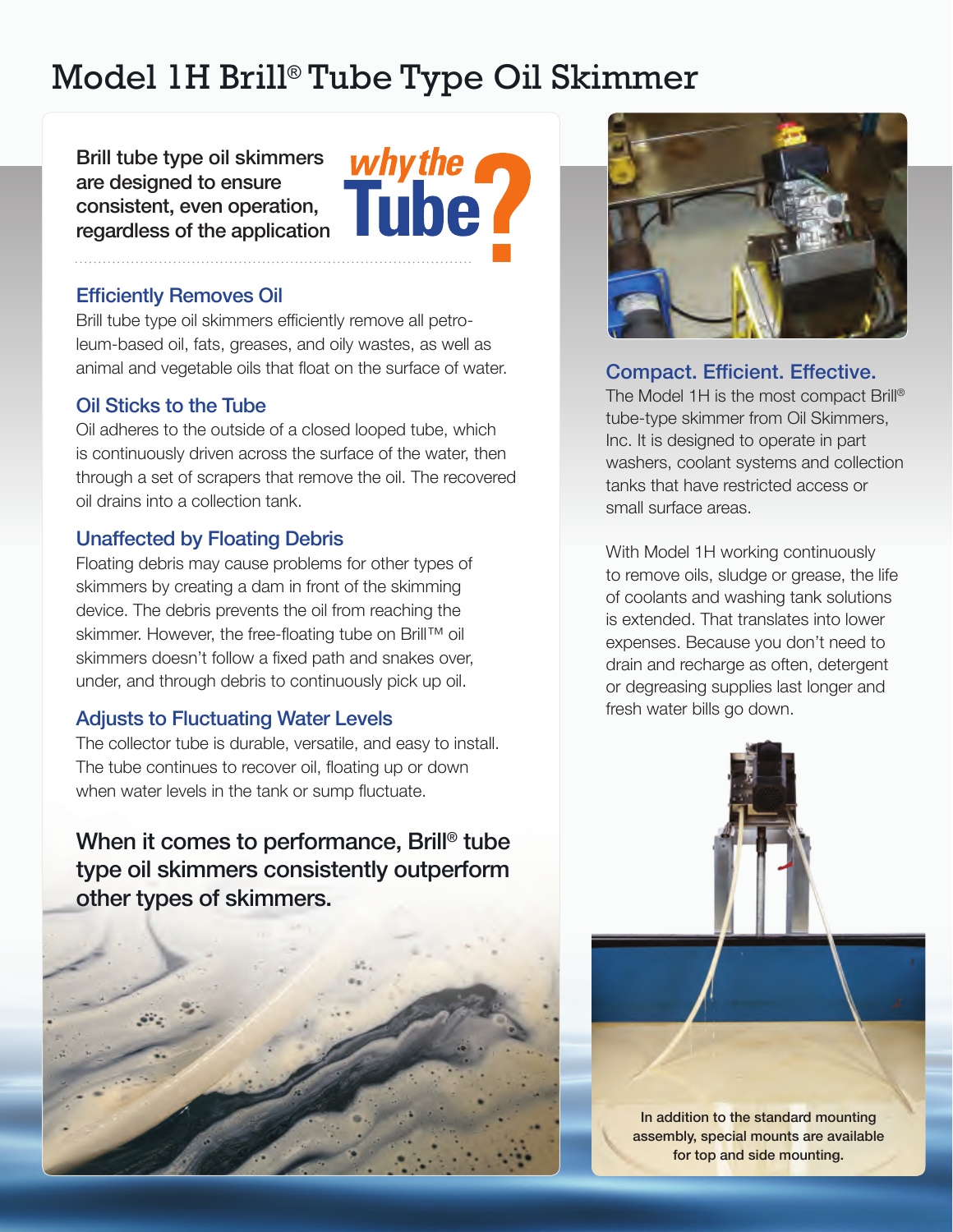

#### Optimize operations and increase revenue with continuous recovery of floating oil

Continuous oil skimming pays off. In manufacturing operations, parts emerge from water baths residue-free, ready for plating, coating, painting or just packing. Clean dies and tooling are ready for the next job.

In the food processing industry, continuously skimming of animal fats and vegetable oils in cleansing or canning operations prevents grease build-up or drainage filter clogs. This helps to avoid shutdowns for maintenance and bacterial colonization.

The market for recycling used oil is growing. Skimming with the Model 1H, and selling the recovered oil can add a new source of revenue to your core business.

#### Durable. Made to Run 24/7

Oil Skimmers, Inc. tube-type skimmers need no regular maintenance and they have been operating in even the harshest environments for decades. Whether the tank solution pH is very high or low, this unit will last. The Model 1H is made with stainless steel frame and collection pan, stainless steel scrapers, stainless steel drive wheel, ceramic drive wheel fingers, ceramic pressure blocks, and ceramic tube guides.



#### Oil Removal Where You Need It

The Model1H is compact and light enough for one person to carry. It weighs less than 25 pounds and measures approximately 1' x 8.5" x 1'. Do you need to skim oil at more than one tank at different times? No problem. The Model 1H can be mounted to a cart, or easily picked up and moved to the next tank.



## oilskim.com